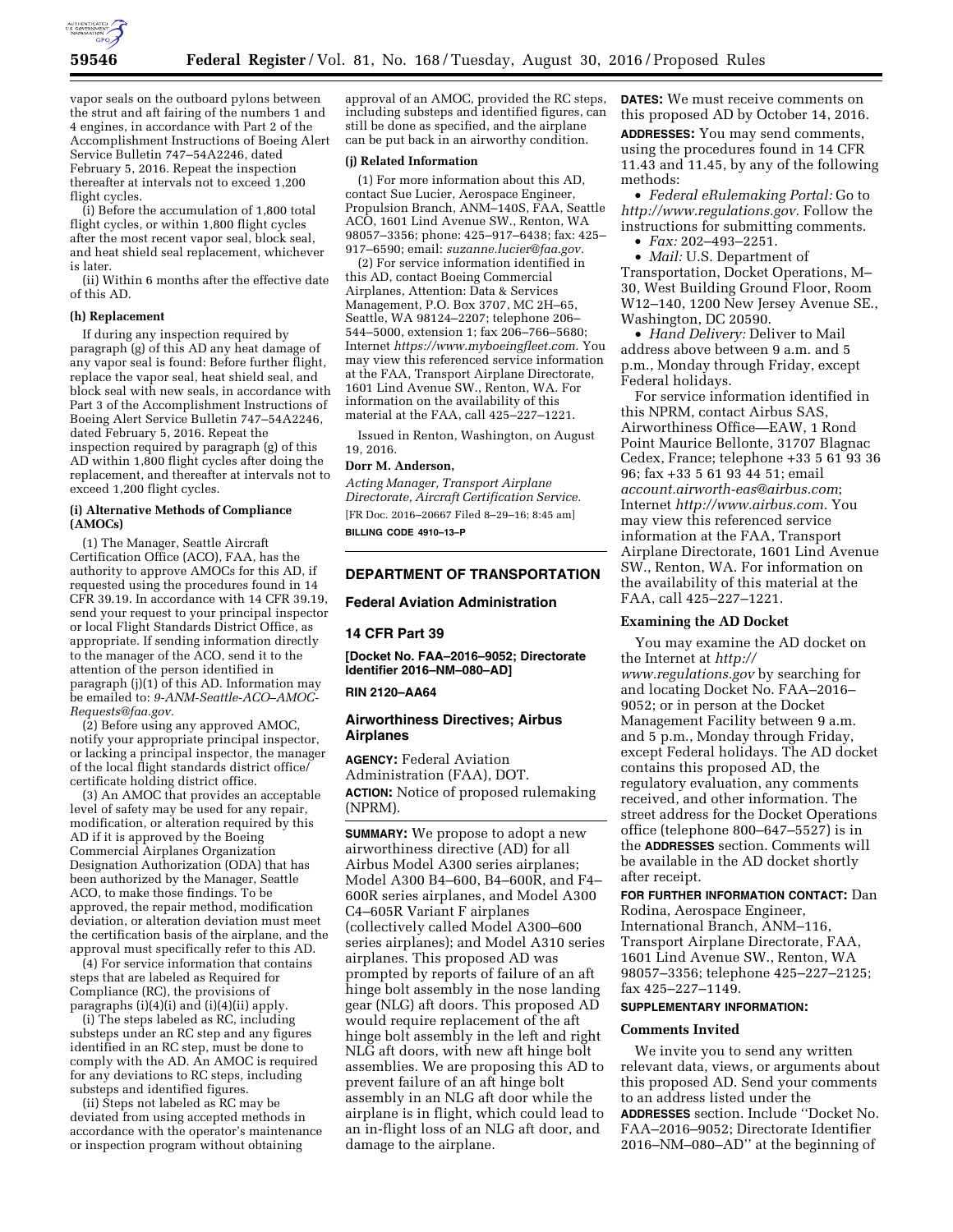your comments. We specifically invite comments on the overall regulatory, economic, environmental, and energy aspects of this proposed AD. We will consider all comments received by the closing date and may amend this proposed AD based on those comments.

We will post all comments we receive, without change, to *[http://](http://www.regulations.gov) [www.regulations.gov](http://www.regulations.gov)*, including any personal information you provide. We will also post a report summarizing each substantive verbal contact we receive about this proposed AD.

#### **Discussion**

The European Aviation Safety Agency (EASA), which is the Technical Agent for the Member States of the European Union, has issued EASA AD 2016–0100, dated May 24, 2016 (referred to after this as the Mandatory Continuing Airworthiness Information, or ''the MCAI''), to correct an unsafe condition for all Airbus Model A300 series airplanes; Model A300 B4–600, B4– 600R, and F4–600R series airplanes, and Model A300 C4–605R Variant F airplanes (collectively called Model A300–600 series airplanes); and Model A310 series airplanes. The MCAI states:

An occurrence has been reported of failure of a nose landing gear (NLG) door aft hinge bolt assembly, Part Number (P/N) A53612600000. The result of laboratory investigations revealed that the aft hinge bolt rupture was initiated by fatigue crack development in the under head radius of the bolt, due to the lack of radius roll over and in combination with a non-optimised design.

This condition, if not detected and corrected, could lead to in-flight loss of an aft

NLG door, possibly resulting in damage to the aeroplane and injury to persons on the ground.

Prompted by these findings, Airbus developed a new design aft hinge bolt assembly P/N A53612713000, introduced as Airbus modification (mod) 13741, to replace the existing bolt P/N A53612600000. Since the introduction of that mod, additional stress calculations demonstrated that the new bolt assembly, P/N A53612713000, cannot sustain fatigue loads up to the design Limit of Validity (LOV) of the affected aeroplanes.

To address this potential unsafe condition, Airbus issued Service Bulletin (SB) A300– 53–0397, SB A310–53–2144 and SB A300– 53–6186, to provide instructions for the repetitive replacement of the affected postmod 13741 P/N A53612713000 aft hinge bolts.

For the reasons described above, this [EASA] AD requires the replacement of all P/ N A53612600000 aft hinge bolt assemblies, installed on the left hand (LH) and right hand (RH) NLG aft doors, with post-mod 13741 P/ N A53612713000 aft hinge bolt assemblies, and, subsequently, the implementation of a life limit for those new bolt assemblies.

You may examine the MCAI in the AD docket on the Internet at *[http://](http://www.regulations.gov) [www.regulations.gov](http://www.regulations.gov)* by searching for and locating Docket No. FAA–2016– 9052.

## **Related Service Information Under 1 CFR Part 51**

Airbus has issued the following service information.

• Airbus Service Bulletin A300–53– 0396, dated November 25, 2015.

• Airbus Service Bulletin A300–53– 0397, dated January 18, 2016.

• Airbus Service Bulletin A300–53– 6182, dated November 17, 2015.

# ESTIMATED COSTS

| Action                        | Labor cost                                  | Parts cost | Cost per<br>product | Cost on<br>U.S. operators |
|-------------------------------|---------------------------------------------|------------|---------------------|---------------------------|
| Replacement<br>. . <b>.</b> . | 9 work-hours $\times$ \$85 per hour = \$765 | \$2,000    | \$2.765             | \$434,105                 |

## **Authority for This Rulemaking**

Title 49 of the United States Code specifies the FAA's authority to issue rules on aviation safety. Subtitle I, section 106, describes the authority of the FAA Administrator. ''Subtitle VII: Aviation Programs,'' describes in more detail the scope of the Agency's authority.

We are issuing this rulemaking under the authority described in ''Subtitle VII, Part A, Subpart III, Section 44701: General requirements.'' Under that section, Congress charges the FAA with promoting safe flight of civil aircraft in air commerce by prescribing regulations for practices, methods, and procedures the Administrator finds necessary for safety in air commerce. This regulation

is within the scope of that authority because it addresses an unsafe condition that is likely to exist or develop on products identified in this rulemaking action.

## **Regulatory Findings**

We determined that this proposed AD would not have federalism implications under Executive Order 13132. This proposed AD would not have a substantial direct effect on the States, on the relationship between the national Government and the States, or on the distribution of power and responsibilities among the various levels of government.

For the reasons discussed above, I certify this proposed regulation:

1. Is not a ''significant regulatory action'' under Executive Order 12866;

2. Is not a ''significant rule'' under the DOT Regulatory Policies and Procedures (44 FR 11034, February 26, 1979);

3. Will not affect intrastate aviation in Alaska; and

4. Will not have a significant economic impact, positive or negative, on a substantial number of small entities under the criteria of the Regulatory Flexibility Act.

### **List of Subjects in 14 CFR Part 39**

Air transportation, Aircraft, Aviation safety, Incorporation by reference, Safety.

• Airbus Service Bulletin A300–53– 6186, dated January 18, 2016.

• Airbus Service Bulletin A310–53– 2142, dated November 17, 2015.

• Airbus Service Bulletin A310–53– 2144, dated January 18, 2016.

The service information describes procedures for replacement of the aft hinge bolt assembly in the left and right NLG aft doors, with new aft hinge bolt assemblies.

This service information is reasonably available because the interested parties have access to it through their normal course of business or by the means identified in the **ADDRESSES** section.

## **FAA's Determination and Requirements of This Proposed AD**

This product has been approved by the aviation authority of another country, and is approved for operation in the United States. Pursuant to our bilateral agreement with the State of Design Authority, we have been notified of the unsafe condition described in the MCAI and service information referenced above. We are proposing this AD because we evaluated all pertinent information and determined an unsafe condition exists and is likely to exist or develop on other products of these same type designs.

# **Costs of Compliance**

We estimate that this proposed AD affects 157 airplanes of U.S. registry.

We estimate the following costs to comply with this proposed AD: